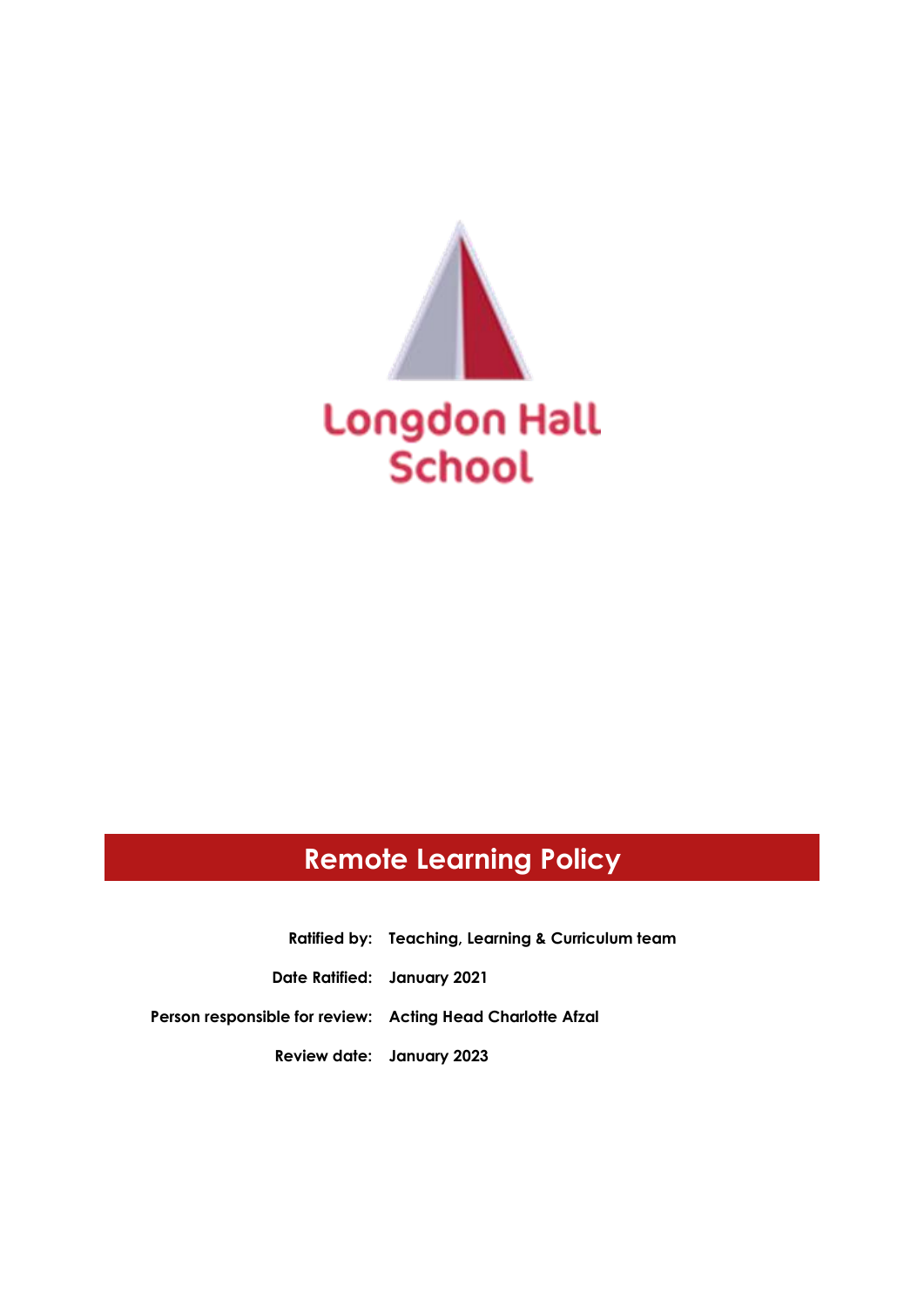# Contents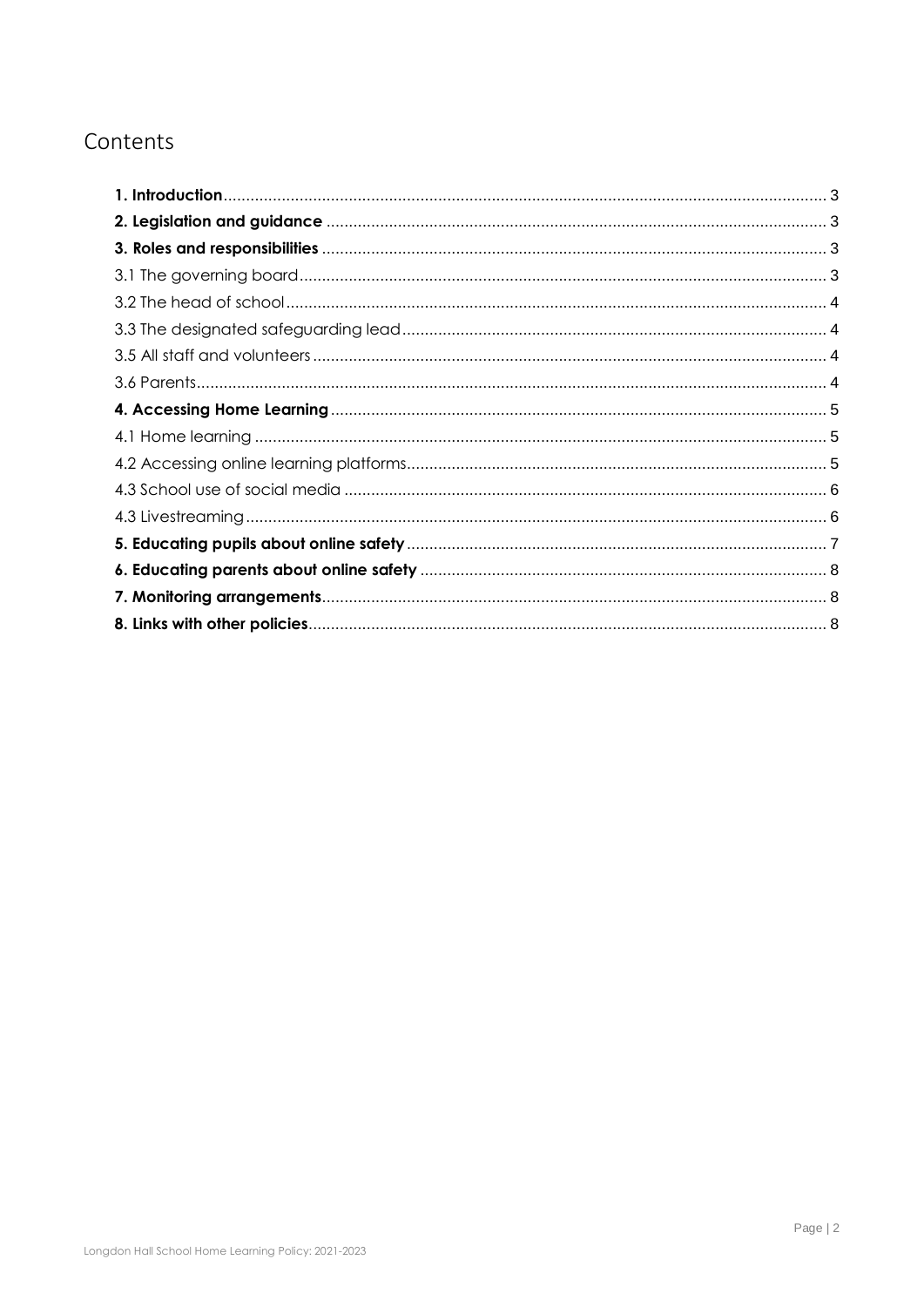# <span id="page-2-0"></span>**1. Introduction**

Longdon Hall School is a special school for young people between the ages of 7-18 with SEMH as their primary diagnosis.

Our school supports the need of all of our pupils with their rights being protected with a focus on:

*Best interests of the child – the best interests of the child must be the top priority in all things that affect children*

*Right to privacy – every child has the right to privacy. The law should protect the child's private,*  family and home life including protecting children from unlawful attacks that harm their reputation

*Right to education – every child has the right to an education*

*Other forms of exploitation – Governments must protect children from all other forms of exploitation for example by the media*

Our school aims to:

- Have robust processes in place to ensure the safety of pupils and staff engaged in home learning activities
- Deliver an effective approach to online safety which empowers us to protect and educate the whole school community in its use of technology.
- Establish clear mechanisms to identify incidents and subsequent actions, where appropriate.

# <span id="page-2-1"></span>**2. Legislation and guidance**

This policy is based on the Department for Education's (DfE) statutory safeguarding guidance, [Keeping Children Safe in Education,](https://www.gov.uk/government/publications/keeping-children-safe-in-education--2) and its advice for schools on:

- [Teaching online safety in schools](https://www.gov.uk/government/publications/teaching-online-safety-in-schools)
- [Preventing and tackling bullying](https://www.gov.uk/government/publications/preventing-and-tackling-bullying) and [cyber-bullying: advice for headteachers and school staff](https://www.gov.uk/government/publications/preventing-and-tackling-bullying)
- [Relationships and sex education](https://www.gov.uk/government/publications/relationships-education-relationships-and-sex-education-rse-and-health-education)
- [Searching, screening and confiscation](https://www.gov.uk/government/publications/searching-screening-and-confiscation)

It also refers to the Department's guidance on [protecting children from radicalisation.](https://www.gov.uk/government/publications/protecting-children-from-radicalisation-the-prevent-duty)

It reflects existing legislation, including but not limited to the [Education Act 1996](https://www.legislation.gov.uk/ukpga/1996/56/contents) (as amended), the [Education and Inspections Act 2006](https://www.legislation.gov.uk/ukpga/2006/40/contents) and the [Equality Act 2010.](https://www.legislation.gov.uk/ukpga/2010/15/contents) In addition, it reflects the [Education](http://www.legislation.gov.uk/ukpga/2011/21/contents/enacted)  [Act 2011,](http://www.legislation.gov.uk/ukpga/2011/21/contents/enacted) which has given teachers stronger powers to tackle cyber-bullying by, if necessary, searching for and deleting inappropriate images or files on pupils' electronic devices where they believe there is a 'good reason' to do so.

The policy also considers the National Curriculum computing programmes of study.

# <span id="page-2-3"></span><span id="page-2-2"></span>**3. Roles and responsibilities**

3.1 The governing board

The governing board has overall responsibility for monitoring this policy and holding the head of school to account for its implementation.

The governing board will monitor the effectiveness of home learning and online safety through regular scrutiny by members of the teaching, learning and curriculum committee and safeguarding, inclusion and behaviour committee.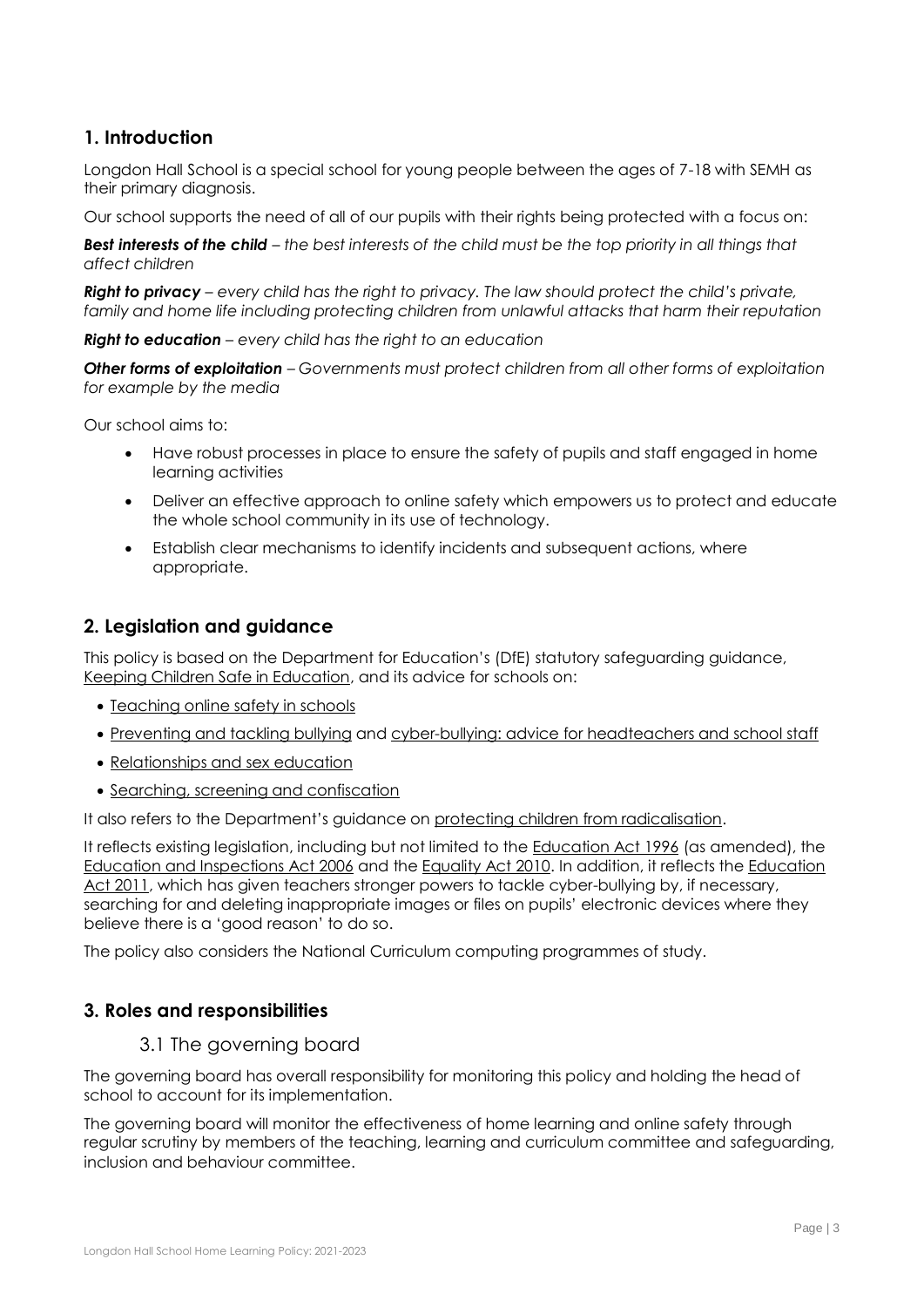All governors will:

Ensure that they have read and understood this policy

# 3.2 The head of school

<span id="page-3-0"></span>The head of school is responsible for ensuring that staff understand this policy, and that it is being implemented consistently throughout the school.

# 3.3 The designated safeguarding lead

<span id="page-3-1"></span>The DSL takes lead responsibility for online safety in school, in particular:

- Supporting the head of school in ensuring that staff understand this policy and that it is being implemented consistently throughout the school
- Working with the head of school, ICT manager and other staff, as necessary, to address any online safety issues or incidents
- Ensuring that any online safety incidents are logged (see appendix 5) and dealt with appropriately in line with this policy
- Ensuring that any incidents of cyber-bullying are logged and dealt with appropriately in line with the school behaviour policy
- Updating and delivering staff training on online safety (appendix 4 contains a self-audit for staff on online safety training needs)
- Liaising with other agencies and/or external services if necessary
- Providing regular reports on online safety in school to the head of school and/or governing board

This list is not intended to be exhaustive.

#### 3.5 All staff and volunteers

<span id="page-3-2"></span>All staff, including contractors and agency staff, and volunteers are responsible for:

- Maintaining an understanding of this policy by reading it and familiarising themselves with the content
- Implementing this policy consistently
- Working with the DSL to ensure that any safeguarding incidents are logged and dealt with appropriately in line with this policy.
- Ensuring that any incidents of cyber-bullying are dealt with appropriately in line with the school good behaviour and discipline policy.
- Reporting concerns about staff members immediately to the Head of school

This list is not intended to be exhaustive.

#### 3.6 Parents

<span id="page-3-3"></span>Parents are expected to:

 Notify a member of staff or the head of school of any concerns or queries regarding this policy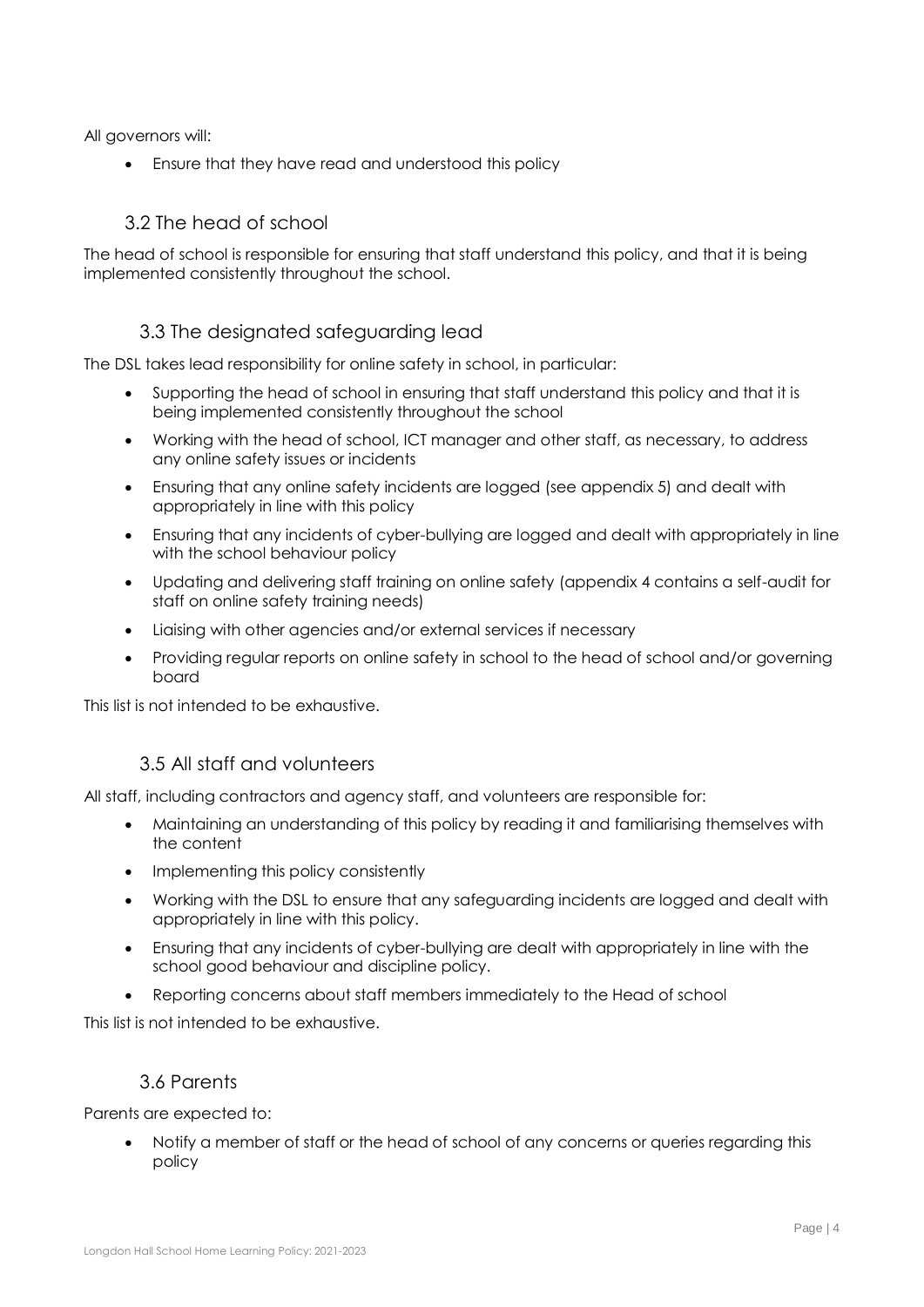Parents can seek further guidance on keeping children safe online from the following organisations and websites:

- What are the issues? [UK Safer Internet Centre](https://www.saferinternet.org.uk/advice-centre/parents-and-carers/what-are-issues)
- Hot topics [Childnet International](http://www.childnet.com/parents-and-carers/hot-topics)
- Parent factsheet [Childnet International](https://www.childnet.com/resources/parents-and-carers-resource-sheet)
- Longdon Hall School Website
- Safer Schools App

# <span id="page-4-1"></span><span id="page-4-0"></span>**4. Accessing Home Learning**

#### 4.1 Home learning

We recognise that for our cohort of pupils, home learning can be a challenging concept. For some pupils, learning is for school and not for home. We will support all young people and families to engage in home learning where possible but appreciate that engagement and participation may differ for each individual child.

Home learning consists of structured, sequenced activities that pupils can complete on their own or with family support – all designed by the class team to ensure that the right level of challenge is there. A list of flexible tasks will be available that cover different areas of the curriculum that will allow pupils to choose the tasks that interest them. Tasks will be set that follow the curriculum as pupils will have experienced in school with more complex and additional tasks/ challenge for some pupils.

Home learning will be set via our school website:

#### [www.longdonhallschool.co.uk](http://www.longdonhallschool.co.uk/)

Home learning will require initial access to the internet, but many activities and tasks will not require technology or special resources. Where pupils and families struggle with devices to access the internet, the school has a limited capacity to loan devices with the expectation that families adhere to all policies and agreements regarding its use and security.

<span id="page-4-2"></span>Where we do use technology and applications, we will strive to use technology and systems that pupils and teachers are familiar with.

#### 4.2 Accessing online learning platforms

Home learning may direct pupils to online learning platforms. These platforms will be trialled and checked by a member of the leadership team prior to use and will take account of cost implications and GDPR compliance.

- Access to learning platforms will only use school-registered accounts, such as email accounts, never personal ones for pupils and staff
- If usernames or passwords are required to access the learning platform they will be delivered to pupils in a secure way.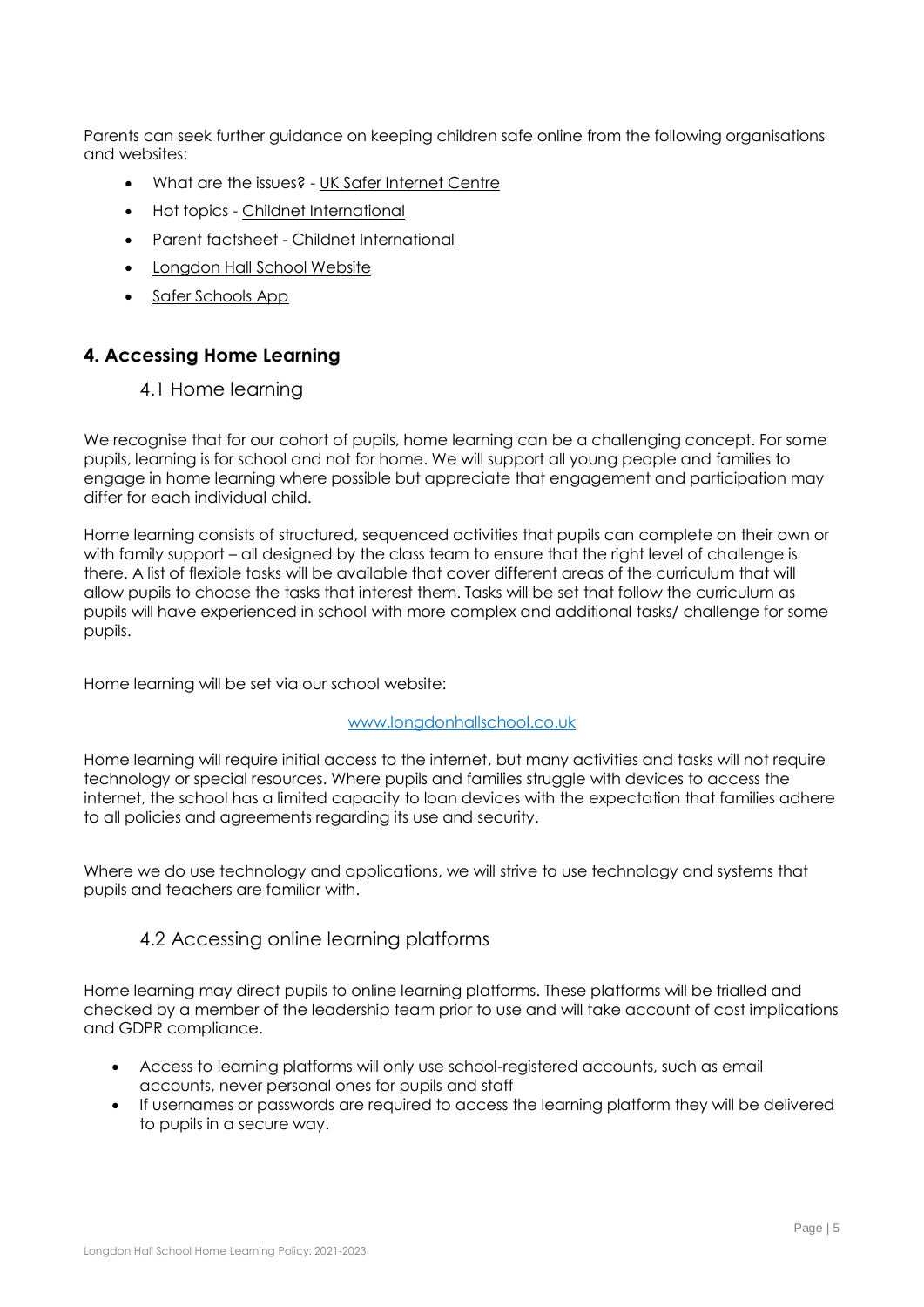- There will be at minimum of two members of staff assigned to administrate the platform including the access levels or permissions and passwords for pupils and staff. One of these staff must be a member of the school leadership team.
- If any chat or comment facilities are present in the learning platform these will be disabled if possible and monitored daily by a nominated staff member if not.

# <span id="page-5-0"></span>4.3 School use of social media

Our school uses social media (twitter and YouTube) as a beneficial resource for example to enhance engagement in the classroom, celebrate pupil's work, or circulate news, activities and events to parents and carers.

- We will not post any identifiable information or images of children and young people on social media without explicit written consent from parents/carers
- Social media accounts used for educational purposes will be authorised and supervised by the school, filtered for suitable content and use appropriate privacy and security controls.
- Concerns about social media content involving pupils, such as [cyberbullying,](https://learning.nspcc.org.uk/child-abuse-and-neglect/bullying/) self-harm or [abuse and exploitation](https://learning.nspcc.org.uk/child-abuse-and-neglect/) must be raised as a safeguarding concern and reported as soon as possible

### <span id="page-5-1"></span>4.3 Livestreaming

Hosting a livestream means any situation where the school instigates, publishes and is responsible for streaming online content. This includes livestreaming lessons, assemblies, announcements, activities, and if external visitors livestream on the school site. The school has a designated member of staff to check any content before publishing. The designated member of staff has reviewed the privacy settings and knows how to report any offensive or abusive content.

Livestreaming may be used to broadcast an event taking place in school or to view external events. It's a valuable educational medium which can connect the school with the community and with events outside of your locality.

To create a safe environment for young people when watching or engaging in a livestream, we will advise young people to:

- Never share private information
- Never respond to contact requests from people they don't know
- Always tell an adult if they see or hear anything disrespectful or unsafe
- Always tell an adult if they see or hear anything private or are asked to share private information about themselves

To create a safe environment for school staff when hosting, watching or leading livestreamed learning we insist that:

 Staff do not live-stream lessons from their homes, nor engage in any video-calling, unless in exceptional circumstances which have been agreed in advance by the Head of school with due regard to safeguarding children and adults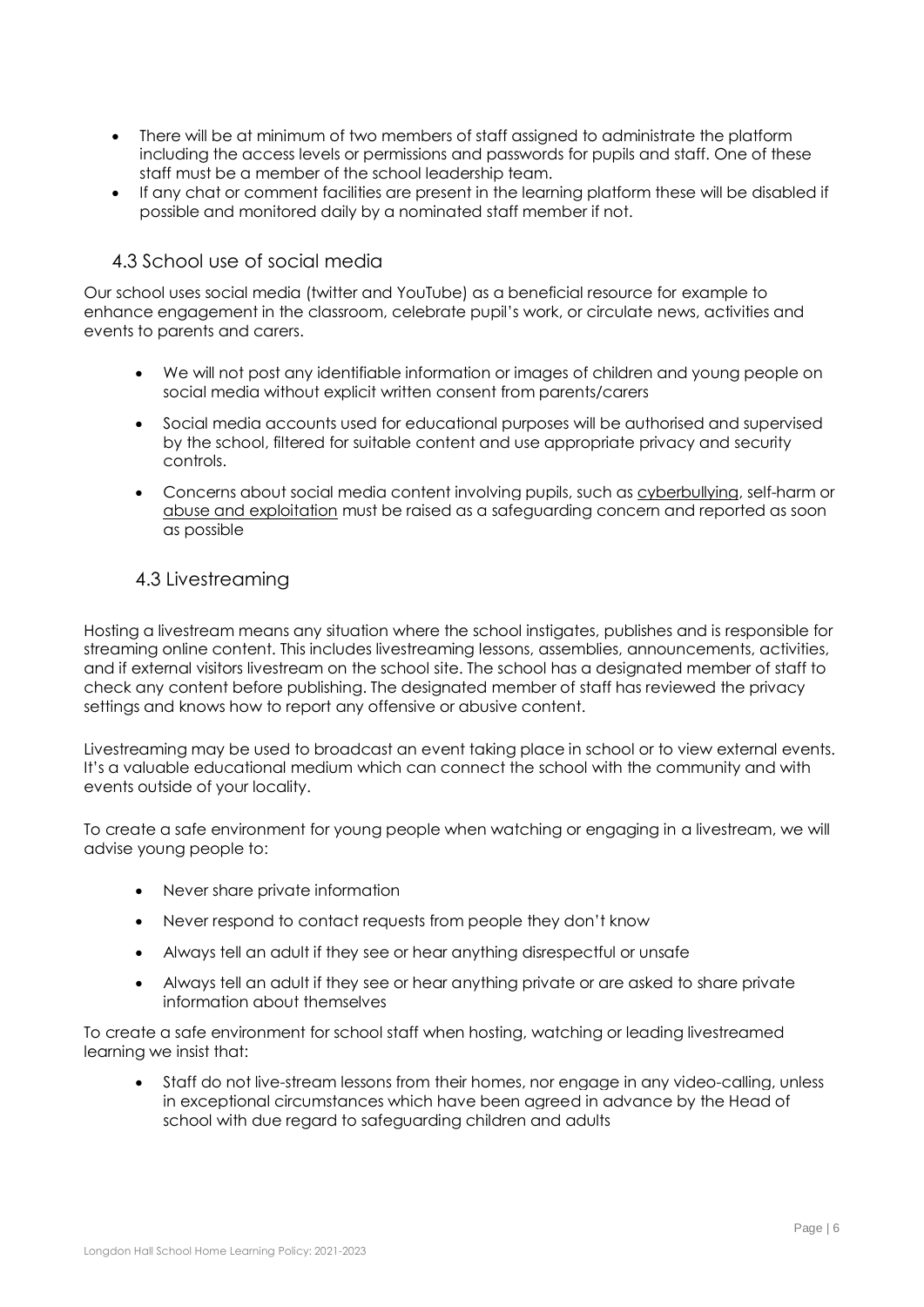- Any streaming event has at least two members of staff involved and live streaming 1-1 never takes place, apart from in exceptional circumstances and with specific prior permission from the head of school
- Any streaming is planned and agreed with the head of school and leadership team before taking place
- There is careful consideration of environmental factors and location if live video and audio is being used
- Acceptance protocols are in place so that livestreams cannot be accessed by any person outside of the school community
- Written consent is gained in advance from young people, parents and carers, irrespective of whether any images of or identifying information about the young person may be used.
- The start and end time of the livestream is noted as well as a list of who participated, including those that arrived/departed early or late.
- Rules and expectations are explained when seeking consent and, also at the start of each livestream including explaining that is not acceptable for pupils or parents to record events and explaining expectations/restrictions about onward sharing.

If you are joining a livestream:

- Familiarise yourself with the type of content to be used in the stream and check it is appropriate and relevant
- Check with the provider on how they will use the stream in future.
- Make sure pupils know they don't have to contribute to request donations on celebrity or vlogger streams
- Remind pupils that any comments posted will be seen by others and cannot be edited or deleted and this can become a part of their digital footprint.

# <span id="page-6-0"></span>**5. Educating pupils about online safety**

Pupils will be taught about online safety as part of the curriculum:

Pupils will be taught to:

- Use technology safely and respectfully, keeping personal information private
- Identify where to go for help and support when they have concerns about content or contact on the internet or other online technologies
- Understand a range of ways to use technology safely, respectfully, responsibly and securely, including protecting their online identity and privacy.
- Identify a range of ways to report concerns about content and contact.
- Recognise acceptable and unacceptable behaviour.
- Recognise inappropriate content, contact and conduct, and know how to report concerns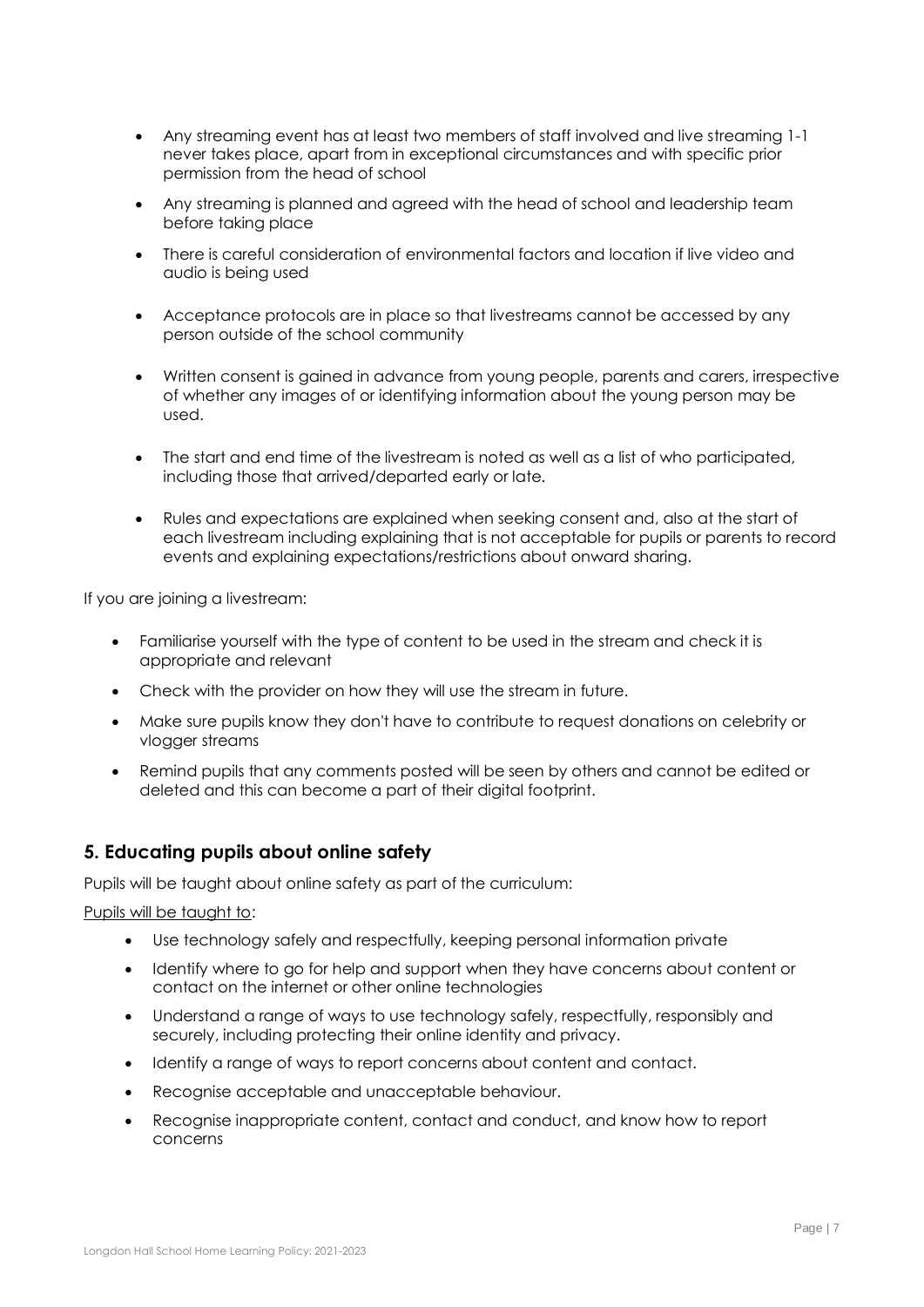#### By the **end of secondary school**, they will have covered:

- Their rights, responsibilities and opportunities online, including that the same expectations of behaviour apply in all contexts, including online
- About online risks, including that any material someone provides to another has the potential to be shared online and the difficulty of removing potentially compromising material placed online
- Not to provide material to others that they would not want shared further and not to share personal material which is sent to them
- What to do and where to get support to report material or manage issues online
- The impact of viewing harmful content
- That specifically sexually explicit material (e.g. pornography) presents a distorted picture of sexual behaviours, can damage the way people see themselves in relation to others and negatively affect how they behave towards sexual partners
- That sharing and viewing indecent images of children (including those created by children) is a criminal offence which carries severe penalties including jail
- How information and data is generated, collected, shared and used online
- How to identify harmful behaviours online (including bullying, abuse or harassment) and how to report, or find support, if they have been affected by those behaviours

The safe use of social media and the internet will also be covered in other subjects where relevant.

The school will use assemblies to raise pupils' awareness of the dangers that can be encountered online and may also invite speakers to talk to pupils about this.

# <span id="page-7-0"></span>**6. Educating parents about online safety**

The school will raise parents' awareness of internet safety in letters or other communications home, and in information via our website, safer schools app or virtual learning environment. This policy will also be shared with parents via the school website. Paper copies will be available on request or can be taken from the school reception.

If parents have any queries or concerns in relation to online safety, these should be raised in the first instance with their child's key worker.

Concerns or queries about this policy can be raised with any member of staff or the head of school.

# <span id="page-7-1"></span>**7. Monitoring arrangements**

All staff can and will log behaviour and safeguarding issues related to home learning and/or online safety.

The designated safeguarding leads will monitor and review all reports of behavioural and safeguarding concerns relating to home learning and/or online safety

# <span id="page-7-2"></span>**8. Links with other policies**

This policy is linked to our:

- Safeguarding and child protection policy
- Good behaviour and discipline policy